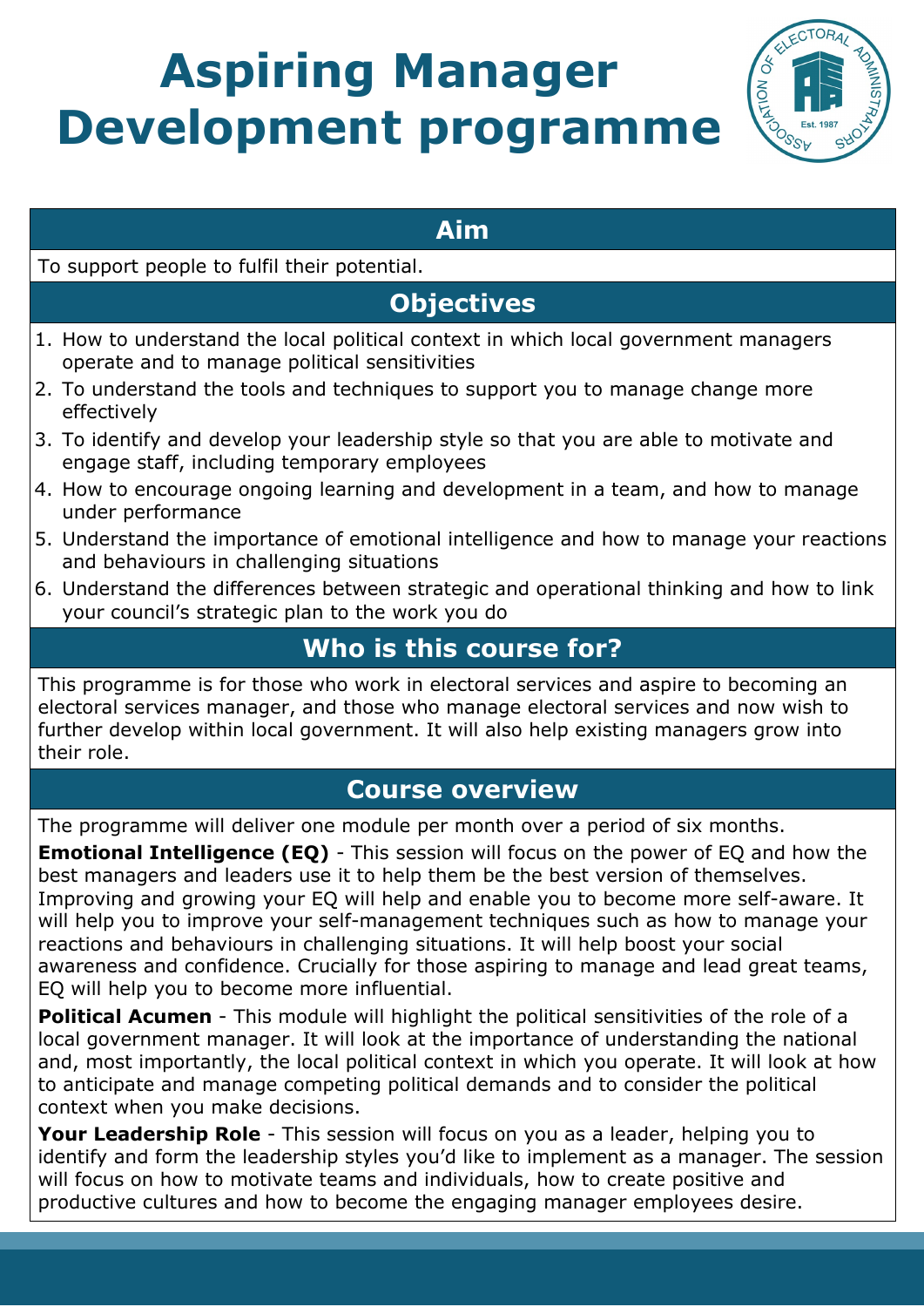#### **Course overview cont.**

**Managing Performance** - This session focusses on one of the most crucial roles of a manger – the ability to manage performance. The session will identify ways to lead, motivate and engage. It will focus on the management tools and techniques required to plan, distribute, and monitor the work. The session will also

- help you to identify how to encourage constant learning and development amongst a team
- consider how to handle poor behaviour
- think about how to approach under performance
- look at micro-management and the pitfalls associated with it
- help you understand the importance of regular, impactful 1:1s between a manager and a team member
- explain how to set effective goals and how to monitor them

**Managing Change** - This session will focus on your role as a manager and leader when it comes to change. Our sector has never experienced change at the pace and complexity that it has in the last few years. Managers play a crucial role when it comes to supporting people through change and managing the processes around it. The session will focus on the theories connected to change and offer tools and techniques to manage change more effectively.

**Strategic Thinking and Effective Decision Making** - This session will help you to identify the differences between strategic and operational thinking. Throughout the course you'll test strategic thinking against your current role to see how things look differently in a strategic context. We'll talk about council's strategic plans and understand how they link to what we deliver on a day-to-day basis. As part of this session, we'll also gain an understanding of some of the theory behind strategy as well as look at how strategy can enable more effective decision making.

| <b>November</b> | Emotional Intelligence (EQ)                      |
|-----------------|--------------------------------------------------|
| <b>December</b> | <b>Political Acumen</b>                          |
| <b>January</b>  | Your Leadership Role                             |
| February        | Managing Performance                             |
| March           | Managing Change                                  |
| <b>April</b>    | Strategic Thinking and Effective Decision Making |

The course will be delivered by [Richard Wills,](https://www.rw-training.co.uk/) a management and leadership training specialist with extensive experience managing and leading in local government.

Each module will be delivered online in a 3-hour session, with one module delivered each month.

Every module will provide you with an opportunity to interact and to share your ideas and experiences to help shape the discussion. The same cohort will be on each module enabling you to form career length networks and provide each other with ongoing support.

All delegates will receive a programme workbook that will complement the course content to help support continued learning and implementation of their new skills and knowledge.